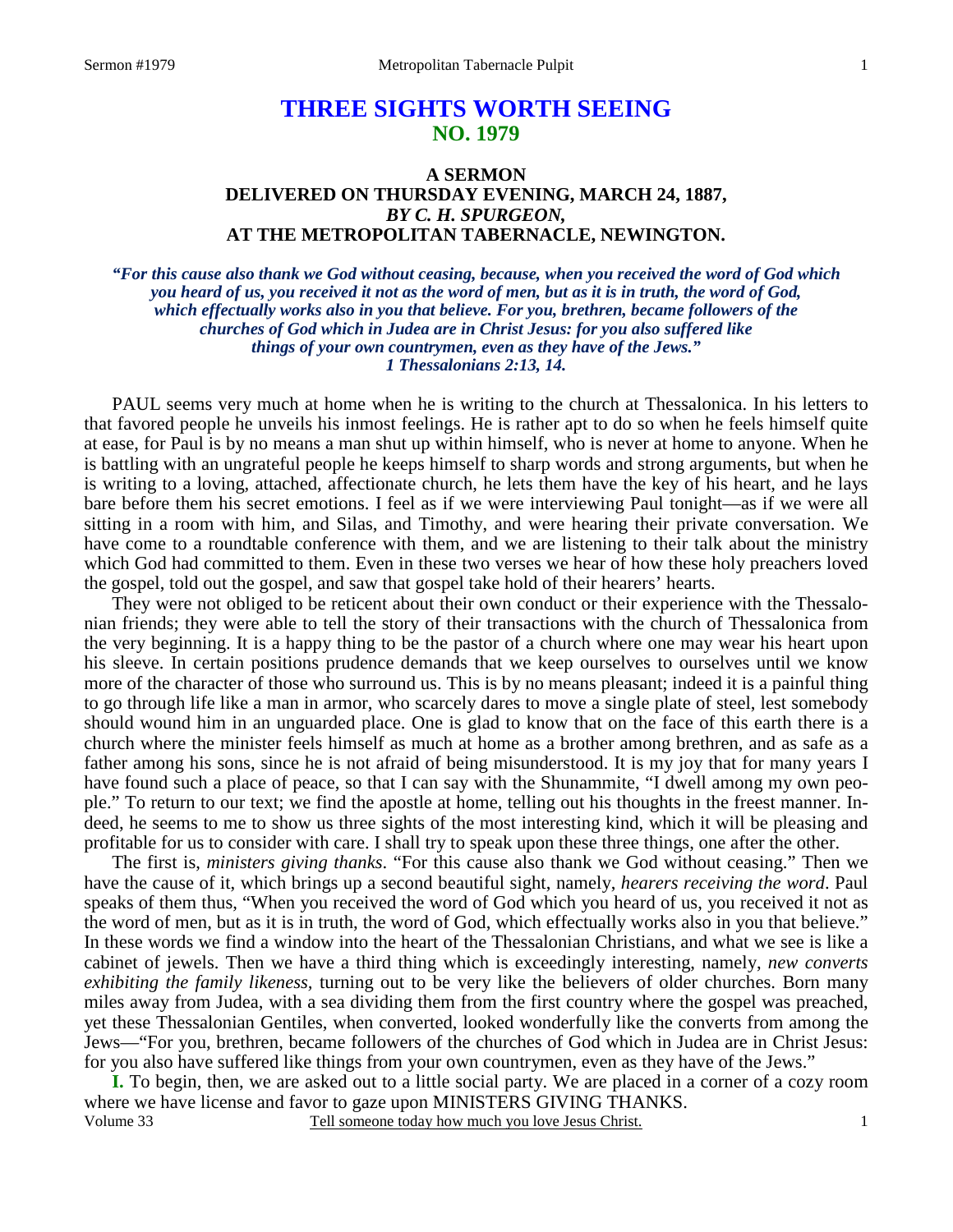Paul, Silas, and Timothy make up a little meeting. No doubt the Lord is with them, for they form what He has made a quorum. They are within the number to which the promise is made, "Where two or three are gathered together in My name, there am I in the midst of them." These three godly ministers are holding what, if I use a Greek word, I may call a holy eucharistical service—a service of thanksgiving. "For this cause also thank we God without ceasing." It is a pleasant sight to see anybody thanking God, for the air is heavy with the hum of murmuring, and the roads are dusty with complaints and lamentations. It is a delightful vision to see hard-working, earnest ministers of Christ met together and occupying their time with thanksgiving, for many waste their hours in speculations, doubts, and discussions. Let us turn aside and look into their smiling faces! It will do us good to see who these good men were, and how they came to be in this thankful condition.

And first, I would remark that *this thankfulness of theirs followed upon sore travail*. It is of no use for you to say, "I shall thank God for a harvest," if you neither plow nor sow. You will have no harvest without labor and patience. "They that sow in tears shall reap in joy," but if there is no sowing and no tears there is no promise of any kind of reaping. I have known young preachers envy those who have had many converts, and I do not wonder that they should, but if they themselves desire to be greatly useful and successful, they must go the same way to work that others have done. In the cause and kingdom of Christ, although the race is not to the swift, it certainly is not to the sluggish, and although salvation is not of him that wills nor of him that runs, it certainly is not of him that does not will and does not run. We may sit and sigh as long as we like, but we shall see no result from lethargy. Dead bees make no honey either in the land of grace or of nature. Neither is anything worked by merely tucking up your sleeves, and making a brave show. We may plot and we may plan, we may propose and we may expect, but expectations and proposals will fall to the ground like apple-blossoms that have never knit unless we stir ourselves up in the name of God, and throw all the strength we have into the work of faith and labor of love. We shall fail unless we cry for much more strength than nature will yield us. With a vehemence that will not take a denial, we must plead with the Lord until we prevail, for in this matter "the kingdom of heaven suffers violence and the violent take it by force." Yes, Paul, and Silas, and Timothy, you would not be sitting together thanking God, if you had not for many a day put your shoulders to the wheel. If you had not labored night and day, if you had not exercised much labor and travail, and been willing to impart to the people, not only the gospel, but even your own lives also, you would never have rejoiced together in the way you have described. Ministers giving thanks to God are ministers who have worked.

*And this work of theirs had been backed by holy living,* for the apostle is bold to declare, "You are witnesses and God also, how holily and justly and blamelessly we behaved ourselves among you that believe." Brethren, we shall not win success unless we hunt for it by careful lives. You wish to see your Sunday school class converted. You are anxious to be blessed in your tract-district. You want to see that little mission hall crowded, and souls converted. Begin by looking to your own life. As the man is, depend upon it, so will his life-work be. There will not come out of any one of us that which is not in us. You must fill the pitcher, or you cannot go round and fill the cups of those who thirstily ask you for water. That which you would impart of grace or life must be in yourself first; and when God has worked it in you, then it shall be yours to work out. The water of life must be placed in you to be a well of living water, springing up, and then the word shall be fulfilled in you—"Out of his belly shall flow rivers of living water." Personal piety is the backbone of success in the service of God. You can be sure of that. Our mistakes and blunders in the work itself usually originate in faults in the closet, faults in the family, faults in our own souls. If we were better, our works would be better. If we walk contrary to God, He will walk contrary to us.

We cannot be too careful of our conduct if we aspire to be used of the Lord. Though the Lord is jealous of all His servants, He is especially jealous of those whom He honors in service. "Be you clean that bear the vessels of the Lord." That which He might have passed over in one of His common servants He will not wink at in those whom He largely blesses. Therefore, dear friends, let us remember that rejoicing servants of God must be holy servants of God. They shall not give thanks for the purity of their people unless they have set a holy example themselves. This renders all work for Christ a very solemn thing. May we always think it so, and never go to it in a trifling spirit, but with many cries to the Holy One of Israel that He would make and keep us clean and bright as vessels fit for the Master's use!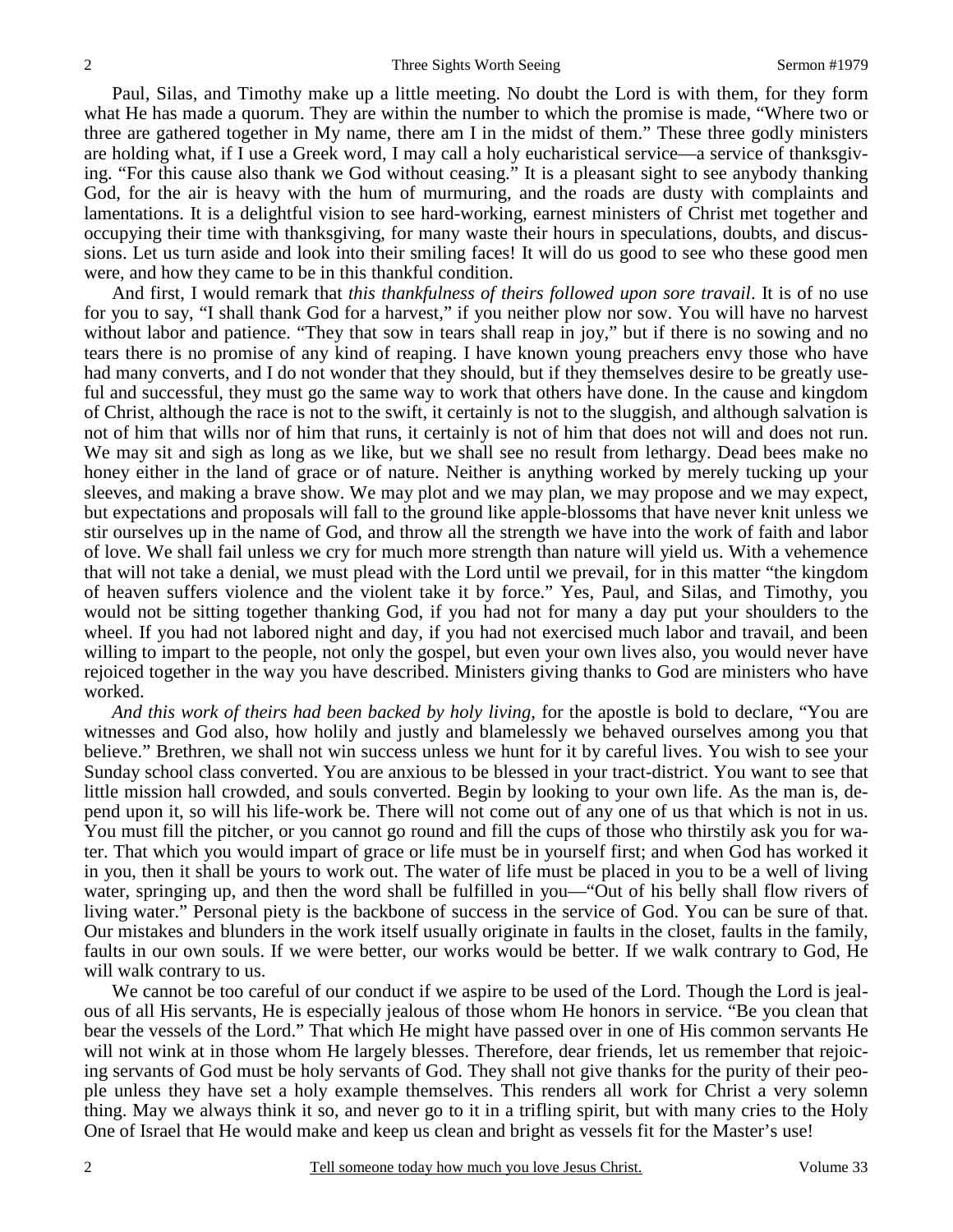#### Sermon #1979 **Sermon #1979** Three Sights Worth Seeing 3

You see, dear friends, that these three brethren, who met together, and were thanking God, were men who had worked, and who had lived holily, but further notice that, when they congratulated each other, *this mode of expressing their joy by thankfulness prevented their falling into anything like self-laudation*. Neither Paul, nor Silas, nor Timothy, had anything whereof to glory, and they did not meet together either for self-glorification, or for mutual admiration. They glorified God, and thanked Him without ceasing. Let us copy the example of these holy men. Brother, be much in thanking the Lord. If you have had, one soul converted by your teaching, thank God. If in your class in the Sabbath school, or if in your own family at home, you have had one conversion, thank God. I am afraid that we fail in thankfulness. We pray for blessings, and forget to praise for them. We are not grateful enough. I was chiding myself last Tuesday. I think that I selected twenty-eight persons whom I could venture to propose for church fellowship out of many who came. What a number it was! I felt when the day was over very weary with the blessed service, and then I chided myself that I had permitted weariness to come in when I should rather have been praising and blessing God. I could not help my weakness, and yet I thought my gratitude ought to have borne me above it. Oh, I recollect the day when I would have given my eyes—yes, given my head—for twenty-eight converts! I feel that I would sacrifice my all for such a blessing even now. To think that God should send so many in one week, and give me evidence that there are plenty more to follow! Was not this a delight? They keep coming to confess Christ in great numbers still. We ought to be very joyful for this. The whole church should bless God for so many, and pray for more. If it were one soul saved by twenty years' work, we ought to feel that we could dance for joy, and count the service to be as nothing, but hundreds added to the church should carry us up to the third heaven of delight. As Jacob forgot all his toils when at last he could call the beloved Rachel his own, so should we count nothing hard, laborious, or trying, so long as souls are saved. Oh, to bring souls to God! Whenever we think of it, or see it done, let us say, like these three holy men, "For this cause also thank we God without ceasing."

Notice that *this thankfulness was of a social kind*. "Thank *we* God." They all joined in it. Why, if there is a soul saved anywhere, we ought all to thank God for it! I hope that over at Walworth Road this week there may be some brought to Christ by their special meetings, and if they are so brought, glory be to God. What does it matter which church they join? We hear of God blessing Mr. Moody or somebody else right away in America. Glory be to God for it! The success of any church is our success. It is all in the family. Let us praise God for it. But some are accustomed to look with a rather jealous eye at God's blessing other denominations, or other preachers. Let us fight against this spirit. O brethren, those of us who have had the most of God's blessing, what a mercy it would be if we were cut out altogether by better and more useful men! Let our star cease to shine if brighter stars will but shine, and more souls see the blessed light. Do not those of you whom God has blessed feel that you would gladly get out of the way, and leave a clear road for somebody else, if the Lord would use them more than you? If you do not feel so, I am afraid that the Master will put you out of the way because you are not completely absorbed in His glory. When we are up to the neck in consecration, we are willing to be made nothing of, if God can be glorified thereby. When we cannot be content to see Christ glorified by others and ourselves laid on the shelf, there is a little bit of self left, and we must try to get rid of it.

At any rate, let us rejoice with those that do rejoice, and triumph in the success of our brethren. Be it ours to make joint-stock in praising God for all that He works by us all! What a sweet thing it would be if we more often met together when God blessed us, and said, "For this cause we thank God"! We ought all to join in the hallelujahs of the church over souls saved by grace. We must not waste our time in allotting the success to this man, or to that man. Let us at once give all the glory to God. One cries, "It was Timothy that did it." "Oh, no!" says another, "Silas is the man that brought me to Christ." "Ah!" says another, "but I like to hear Paul. He is the master preacher. That young Timothy—why, he is nothing, and Silas is nowhere by the side of Paul." Such comparisons are odious. This kind of talk is evil, for all God's servants belong to you all, and you must get all the good you can out of them, but to compare and to contrast them is to trifle. Let ministers discourage such vain talk among their people by their hearty love to each other. It is good for God's servants to get together, and to make a common heap of their spoils, and send up a joint thanksgiving for the joint results of their joint labor. "For this cause thank *we*  God without ceasing." Yes, and we do, my brethren! I can see some here tonight who I know join with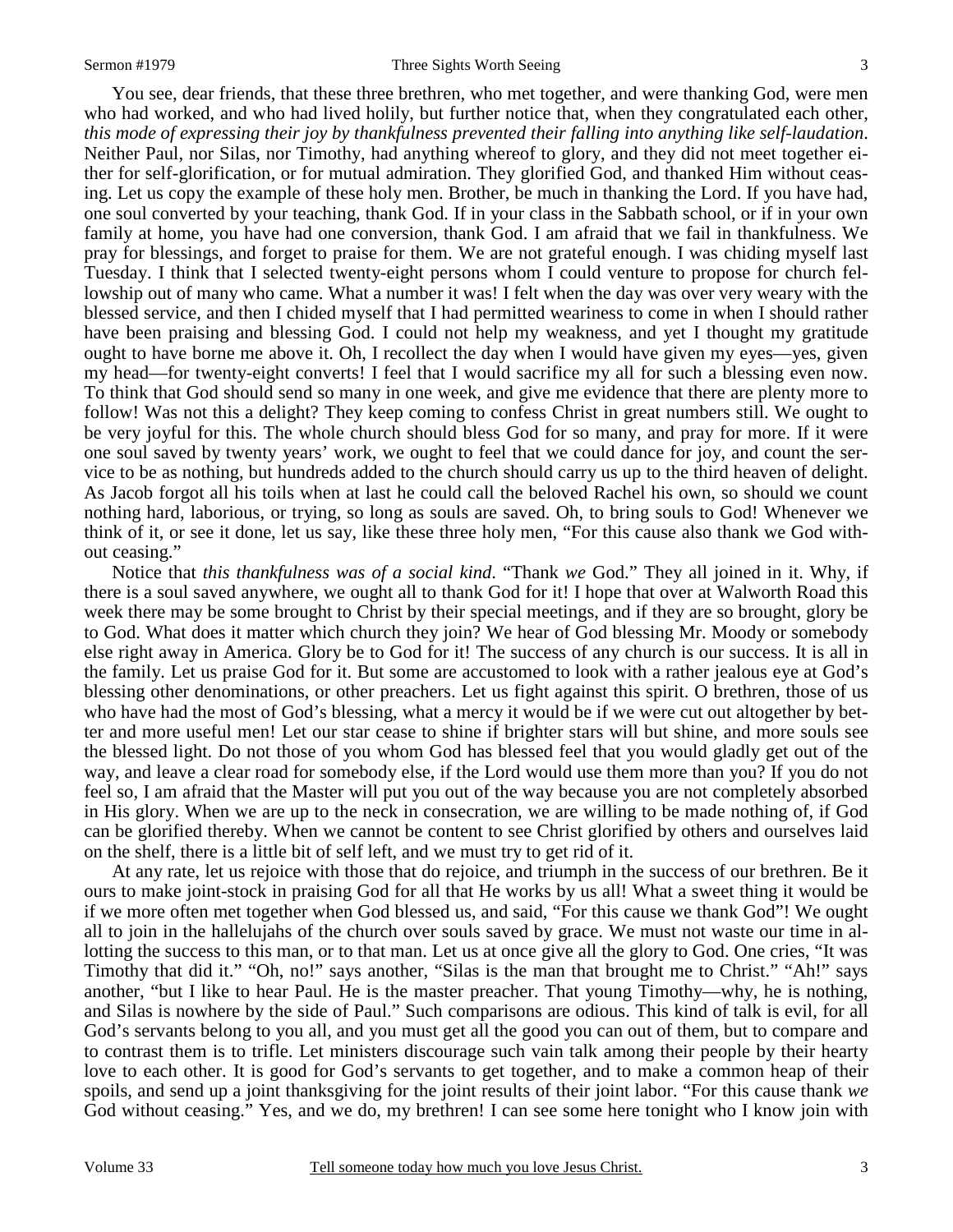me in thanksgiving, as I join heartily with them whenever I think of them. I will bless and praise God for His exceeding mercy in saving souls by them, and by me, and by all His workers.

One thing more is to be noticed: *this was a continual thanksgiving day,* for the apostle says, "For this cause also thank we God *without ceasing."* Our gratitude to God should be as lasting as life, as constant as the bounty to which it bears witness. Our American friends have one Thanksgiving Day in the year, but it was Thanksgiving Day all the year round with Paul and Silas and Timothy when they thought of the Thessalonians. They felt as it they never could leave off thanking God for the Thessalonians, for they knew by sad experience that all churches were not of the same happy kind. There were those Corinthians, forever quarrelling and thus grieving the apostle. "Never mind," he says, "we will thank God for the Thessalonians." Oh, but there are those Galatians! They have gone off the line, bewitched by Judaizing teachers. They have wandered into "modern thought," and left the old orthodox faith. "Yes," says the apostle, "those Galatians are a burden to me, but then, blessed be God for the Thessalonians." So I think we ought to bless God for those that are kept, for those that are true, and for those that are faithful, and when our harp is made to hang upon the willows because of part of the work which is barren and unfruitful, yet let us not cease to praise and bless the Lord our God for that part of the work which prospers. Let us magnify Him for those that are brought to know His name. "For this cause also thank we God without ceasing because you received the word of God."

*This spirit of thanksgiving tends to make us stronger and stronger for labor in days to come*. Yes, let us sing unto the Lord instead of sighing unto ourselves! Let us not rob Him of His revenue of praise even in our most desponding moments. "Although my house is not so with God, yet has He made with me an everlasting covenant ordered in all things and sure." What if Satan does not appear to fall from heaven? What if the devils do not seem to be subject unto us? Yet let us rather rejoice because our names are written in heaven. O child of God, fall back upon what the Lord has done, and this shall make you encounter every difficulty with a brave heart! What the Lord has done is but a token of what He is going to do. Let us hold the fort, and look for better times. Never let us dream of fainting or retreating. Do not say, "I will give it up because of the Galatians." No, but go at it again because of the Thessalonians. Do not say, "I am worried and wearied with the Corinthians." No, but with your heart full of joy, persevere in your Master's service, because many Thessalonians have received the word, not as the word of man, but as the word of God. Hallelujah, there is still something to sing about! Bring out the trumpets; we are not yet silenced, nor shall we be while the Lord lives. The walls of Jericho will be more likely to fall before our trumpets than our trembling.

So I have painted for you an ancient interior—you can see those three good men singing together to the praise of God as they think of their Thessalonian converts.

Ah, my hearers, you could make some of us very happy! If you gave your hearts to the Lord, how you would cheer and comfort us! And some of you that do love the Lord would do us a world of good if you would come and tell us what the Lord has done for your souls. If you have been blessed, do not hide it. If you do, you will rob us of our wages, for our wages come to us very much through our knowing that God has blessed our ministry. Think of this, and treat us fairly and kindly, even as we have sought your good. I, for one, have had such weary times of wolf hunting that I should be heartily glad to have the quiet joy of watching the young lambs, and noting the growth of the sheep.

Now we leave the ministers, and think of the people.

**II.** The second sight which we have to look at is, HEARERS RECEIVING THE WORD. Let us keep close to the text. "When you received the word of God which you heard of us, you received it not as the word of men, but as it is in truth, the word of God, which effectually works also in you that believe."

Notice, first, *these people received the word of God*. They were willing to hear it, they were anxious to hear it, they heard it, and they were attentive in the hearing of it. They lent a willing ear and a ready mind. They did not quibble, and dispute, and question, but they received the word of God. Happy preacher who has such people to deal with! If we have them not, let us work on till we gather them. Whether they will hear or whether they will forbear, let us tell the people our Lord's message. But if God favors us with receptive hearers, let us be instant in season and out of season. A good bit of soil like that ought to be most diligently plowed and sown. Thank God, there are, I trust, many here who have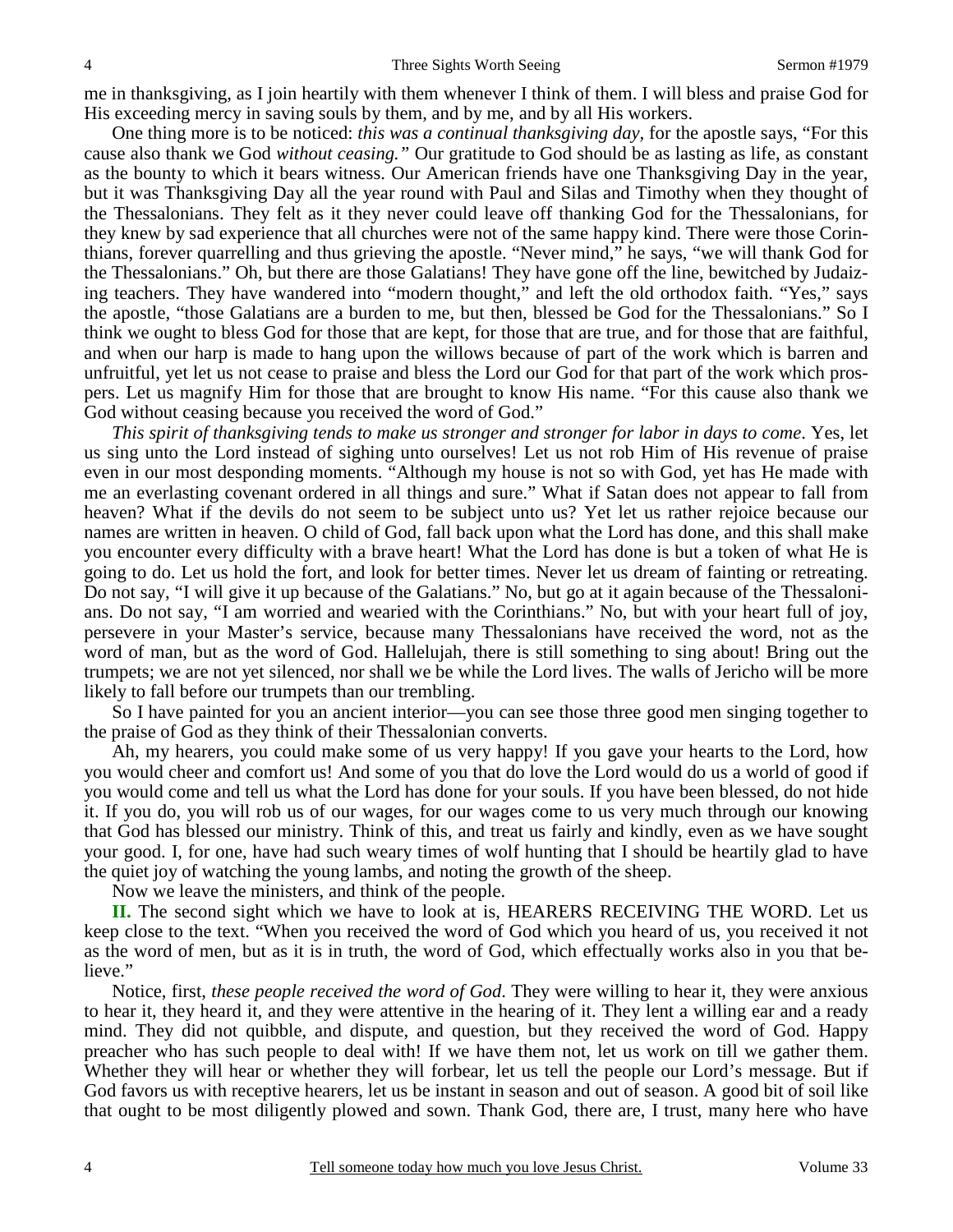### Sermon #1979 **Sermon #1979** Three Sights Worth Seeing 5

received the word of God so far, that they are willing to learn, and anxious to know its meaning, and to feel its power! Among you our labor is lightened by hope, and cheered with expectation.

But next, *these people had doubly received the word of God;* at least, the word is twice mentioned in our version. "When you received the word of God which you heard of us, you received it." In the Greek those are two different words altogether. The second "received" might, perhaps, better be read "accepted." I do not think that I should be straining a point if I read it, "You welcomed it." They first received it by eagerly hearing it. They wanted to know what it was all about, they were attentive to it, and wanted to understand it. When they had heard it they rejoiced, and said, "Oh, yes, yes, yes, this is the very thing we want!" They embraced it. That word will do—they *embraced* it. They put their arms around it, and would not let it go. They were hospitable to the gospel, and said, "Come in, you blessed of the Lord; come and live in our hearts!" They assented and they consented to the word of the Lord. They first appreciated the gospel, and then they apprehended it by faith. They were like the man that was hungry in a foreign land, and he could not make the people quite understand, but as soon as they brought an article of food which he liked he fell to directly, and made them comprehend that he would be glad of more of that sort of thing. By his hearty reception of what they brought, the hungry man said plainly, "Bring some more of that." So we have a people about us, thank God, that are looking out for the gospel! They are always willing to hear it if men will but preach it, and when they do get it they mean business, and feed upon the word with hearty appetite. How glad I am to feed men that will eat! It is a pleasure indeed. The spiritually hungry welcome heavenly food, they take it into themselves, and receive it as the bread their soul craves after. Oh, what a mercy it is when sermons are preached which feed souls, and souls hear so as to feed thereon! It is a happy day when a full Christ and empty sinners meet. Now, I am persuaded, dear friends, that, if any of you do not know the gospel—really do not know it—and yet are heavy of spirit and cannot rest, and are unhappy, it will be a very blessed thing for you to find out what the gospel is. I am pretty sure that many of you are in such a condition that as soon as you really know that the doctrine proclaimed to you is God's gospel, you will receive it into your very souls, and say, "There is none like it. That is the very thing we have been looking after all our lives." I think I hear one of you say, "I have been hunting after this for years. I did not know that there was anything like it, but it suits me to a turn. It fits me as a key fits a lock; it enters every ward of the lock of my soul as if it were made for me." Brethren, I bear witness that when I received the gospel of Jesus Christ, it seemed to me as if Jesus Christ had made the gospel on purpose for me, and for me only. If there had been nobody else in the world, and Jesus had made a gospel for me only, it could not have been more adapted for me. His gospel exactly suited that poor sinner who, on one snowy morning, looked to Him and was lightened. My dear hearer, *you* will find Jesus the very Savior for you. "But I am an out-of-the-way sinner," cries one. Have you never heard of Him who can have compassion on the ignorant, and on those that are out of the way? What a wonderful text that is for you—you out-of-the-way ones! He can have compassion on those that are out of the way. There is a remedy in the gospel for your disease. For the particular shape your malady has taken the Lord has a special eye. His Son, Jesus, has a plaster suited for your peculiar sore, a medicine adapted to your peculiar need. May the Holy Spirit bring you to receive it as these Thessalonians did!

And then, if I may trouble you to look at the text again, you will notice that the word *"it"* is in italics, and so is the word *"as."* Let me read the text again, "When you received the word of God which you heard of us, you received not the word of men." You see I have left out the "it" and the "as" because they are not really there, though they are correctly added by the translators as giving the meaning of the apostle. Verbally they are not in the text. I take the sentence out of its connection, and say that *these Thessalonians received not the word of men*. And I like them for that. Oh, but there were very learned men in those days! When Paul was on the earth, and a little before his day, some of the greatest natural minds that ever existed were in Greece teaching the people. Yet the Thessalonians were in such a state that they received not the word of men. They did not listen to Plato, or accept Socrates, for there was a something about them which made them hunger for more than the philosophers could bring them. God's elect are of that mind. You may know the Lord's sheep by the fact that "a stranger they will not follow: for they know not the voice of strangers." They will not receive the word of man; it is too light, too chaffy, too frothy for them. You may put it before them in the daintiest guise, illustrate it with poetry,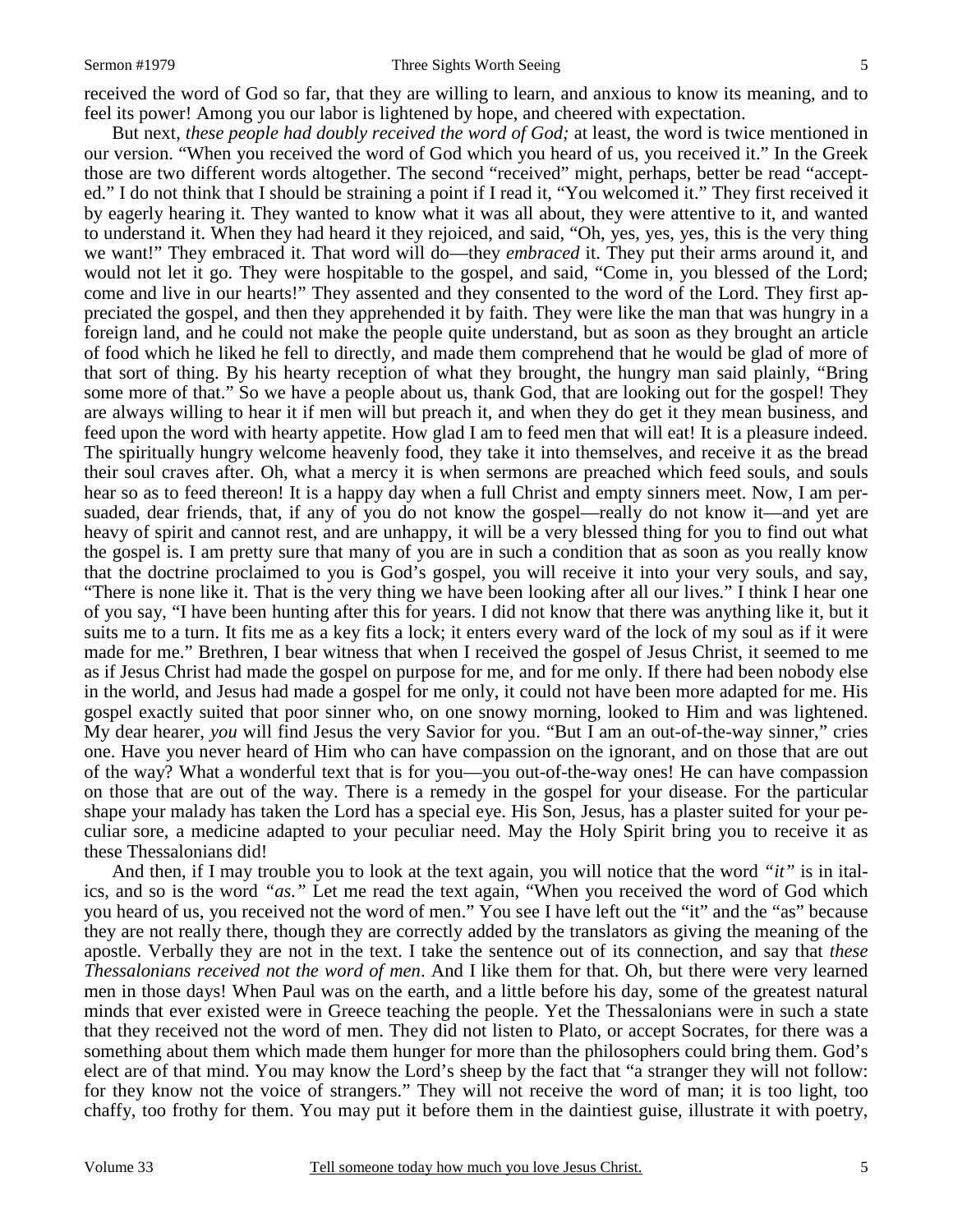and prove it by the fictions of science, but they will not feed on such wind. They receive not the word of men; they will not have it; they want something more substantial.

To come back to our translation, *they received not the gospel as the word of men*. In these days there are some who receive the gospel, but they receive it as the word of men. This is their spirit—"Yes, I know that such is the view that is held by Mr. Black, but there is another view held by Dr. White, and another view is upheld by Professor Gray. All these different 'views' are supposed to be very much upon a par." Beloved friends, this is not our way; there is the truth of God, and there is a lie, and I want you always to feel that there is a solemn difference between the true and the false, and that no lie is of the truth. "Believe not every spirit, but try the spirits whether they are of God." If one says, "Yes," and the other says, "No," it cannot be that they are both true. Salvation is of grace, or else of works; it cannot be of both. Salvation is the work of God or else of man; it cannot be a joint-stock-company affair. There is truth, and there is error, and these are opposite the one to the other. Do not indulge yourselves in the folly with which so many are duped—that truth may be error, and error may be truth; that black is white, and white is black, and that there is a whitey-brown that goes in between, which is, perhaps, the best of the whole lot.

There is an essential difference between man's word and God's word, and it is fatal to mistake the one for the other. If you receive even the gospel as the word of man you cannot get the blessing out of it, for the sweetness of the gospel lies in the confidence of our heart that this is the word of God. You fall back upon Holy Scripture in the grief of an aching heart, but you cannot rest, however soft the pillow of the promise may seem to be, till you can surely say, "I know that it is of God." If you have even a shadow of a doubt about it, comfort oozes out. The life of comfort flies before doubt, even as love is said to fly out the window when want comes in the door. Prick the heart—yes, with but a needle's point—and life will go; and prick the heart of faith—yes, even with the smallest doubt, and the life of joy is gone! The joy of faith, and the strength of faith, yes, and the life of faith, is gone when you distrust the word of the Lord!

Are we then infallible? No, but the Book is. Do we infallibly understand the Book? No, but the Spirit of God will teach us what He Himself means, and of those truths which He teaches us we get so firm a grip that we say, "No, no; I am never going to argue about this any more! This is proved to my heart and soul beyond all further question. It is woven into my experience. It has stamped itself on my consciousness. It has done that for me which no lie could do. This is the revelation of God, and I will die sooner than I will ever, by any action of mine, permit a doubt to be cast upon it." Brethren, do you accept the word of God as Infallible? Thus have I learned the gospel of Christ. Have you learned it in this fashion? Then you have received the gospel aright, but not else.

To receive the gospel as the word of man is not to receive the gospel, but to receive it as a revelation from God, true, sure, infallible, so as to risk your whole soul on it, and to feel that there is no risk—this is to receive the gospel in truth. After this manner we receive it with the deepest reverence; not as a thing that I am to judge, but as that which judges me; not as a matter of opinion, but as a sure truth with which I must make my opinion agree. It makes all the difference whether we rule the truth or the truth rules us. The reverent obedience of the understanding to the word of the Lord is a great part of sanctification.

To receive the gospel as the word of God is to receive it with strong assurance. Other things *may be*  true, but this *must be* true. Other things may be questioned, but this must be implicitly believed. This gospel of Jesus Christ is of God as surely as you live, and you have not received it at all if you do not know it to be the word of God.

It is to receive it with obedience, because it comes with authority; to say, "This I must yield to. Other truths I may be master of, but this is master of me. Other truths I may or may not hold—they may not be of sufficient importance for me to bow before them, but this truth has God Himself enshrined within it, and therefore I cannot be disobedient to the heavenly vision." With man's statements we are men, but before God's truth we are converted into little children. Is this so with you?

This gospel, if it is received as the word of God, comes with power. Yes, do not let us be misunderstood; the power we mean is by no means a common thing! It is not the force of persuasion, nor the energy of rhetoric; it is divine power—the finger of God. There is still in the world a miraculous force the divine energy of the Holy Spirit. It does not give us to speak with tongues, neither do we hear it in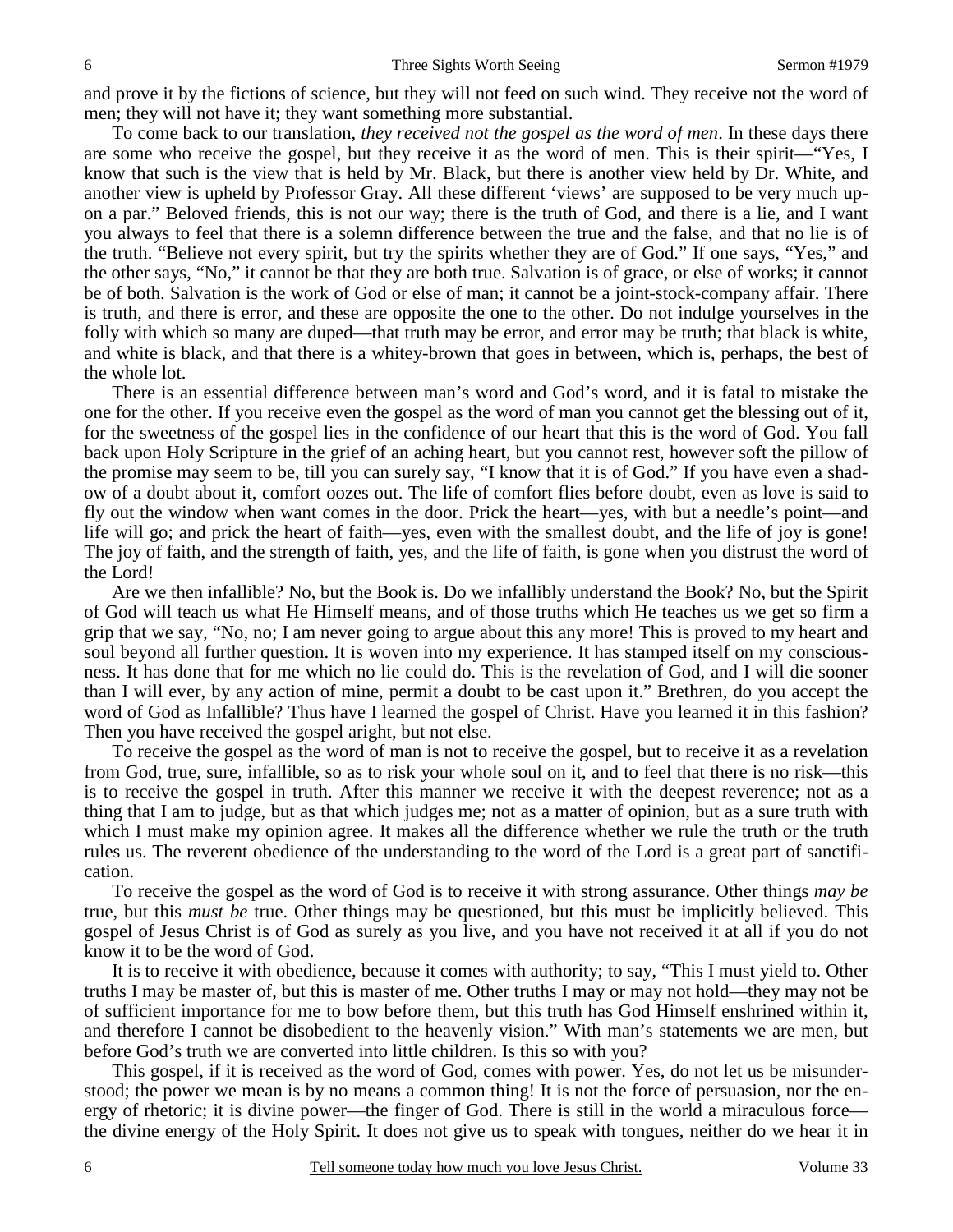rushing, mighty wind, but it is as unmistakable to those who have it as if it did come with such extraordinary signs. Sometimes a truth has been borne in upon my soul—and I doubt not you can say the same—with an inward evidence which is beyond all argument for force and certainty. Though it is not logic, we are surer than if conquered by reasoning. We prefer it to the demonstrations of mathematics so far as our own assurance is concerned. In my own case, I could not see, but I did more than see; my inner soul without eyes beheld the essential principle of the truth. I did not touch it, and yet my inner soul handled it, tasted it, fed on it. It went into the secret spring-head and well-spring of my being, and became one of its first principles. If any man said that the Lord Jesus was not able to save, and that His gospel was not true, I snapped my fingers at him. I could not stop to answer him, because he seemed to be willfully denying self-evident fact, and there is no answering such folly. For a man to tell me that the gospel is not true, when the Spirit seals it on my heart, is all in vain. He might as well tell me that there was no light when I stood gazing on a landscape in the brightness of the sun, or assure me that there was no such thing as air when the strong north wind was on my cheeks. He might as well tell me that there was no nutriment in food when I had just lost my hunger, and felt refreshed by what I had eaten. There are some things that we have no patience to argue about; we have done with discussion concerning them.

If you do not know spiritual things, ask God to let you know them. But you are out of court as a witness; you cannot prove a negative, nor can your negative disprove our positive. We cannot argue with you who are dead in sin, and have not received as yet spiritual senses. What can you know? Why should we dispute with the blind concerning colors? How can we discuss music with the deaf?

"Oh," says one, "but I do not believe in your spiritual experience!" I did not say you did; on the contrary, I expected you *not* to believe in it. But what does that prove? Why, only that you have no spiritual perception! That you have not perceived spiritual things is true, but it is no proof that there are none to perceive. The whole case is like that of the Irishman who tried to upset evidence by non-evidence. Four witnesses saw him commit a murder. He pleaded that he was not guilty, and wished to establish his innocence by producing forty persons who did not see him do it. Of what use would that have been? So, if forty people declare that there is no power of the Holy Spirit going with the word, this only proves that the forty people do not know what others do know. If there are four of us that do know it—well, we shall not cease our witness. We receive God's word as the word of God, because it comes to us with that power which effectually works in them that believe. It works in us a horror of sin, a detestation of selfconfidence, and an aspiration after holy and heavenly things. It works in us love to God and good-will to men. It works in us aspirations after the divine. It works in us victory over evil from day to day, and while it does that, the proof of it is within us. The witness and seal of the truth of the gospel are within our own character and being, and we cannot therefore give up our confidence. People who have come to this pass make glad their ministers. Paul, Silas, and Timothy are all happy men when surrounded by hearers who have received the gospel in all its divine authority and power.

**III.** Now my time has gone, otherwise my third point would have been a very interesting one. These three men are rejoicing in CONVERTS WHO ARE EXHIBITING A FAMILY LIKENESS.

I only call your attention to the fact that the apostle says, "You, brethren, became followers of the churches of God which in Judea are in Christ Jesus." Here are people converted in Judea, and they are of a strongly Jewish type; quite another set of people over at Thessalonica become converted to Christ, and though they are thoroughly of the Greek type, they are very much like the converts in Judea. They know nothing about the law of Moses, they have been heathens, worshipping idols, and yet, when they are converted, the strange thing is, that they are exceedingly like those Jews over yonder, to whom idolatry was an abomination. Greek believers are like Hebrew believers. They have never spoken to one another, and nobody has been there to tell them the peculiarities of Christians, and yet a family likeness is distinctly visible. Were you never startled with this, that if, in the preaching of the gospel today, we were to bring to the Lord Jesus a person of high rank, and another of the very lowest extraction, they have the same experience, and upon the greatest of subjects they talk in the same way? "Oh, but," you say, "They pick up certain phrases." No, no! They differ in speech; the likeness is in heart and character. I frequently meet with converts who have not attended this place of worship more than half-a-dozen times, but they have been converted, and when they come to tell the story of their inner life you would suppose that they had been born and bred among us, and had learned all our ways, for though they do not use the